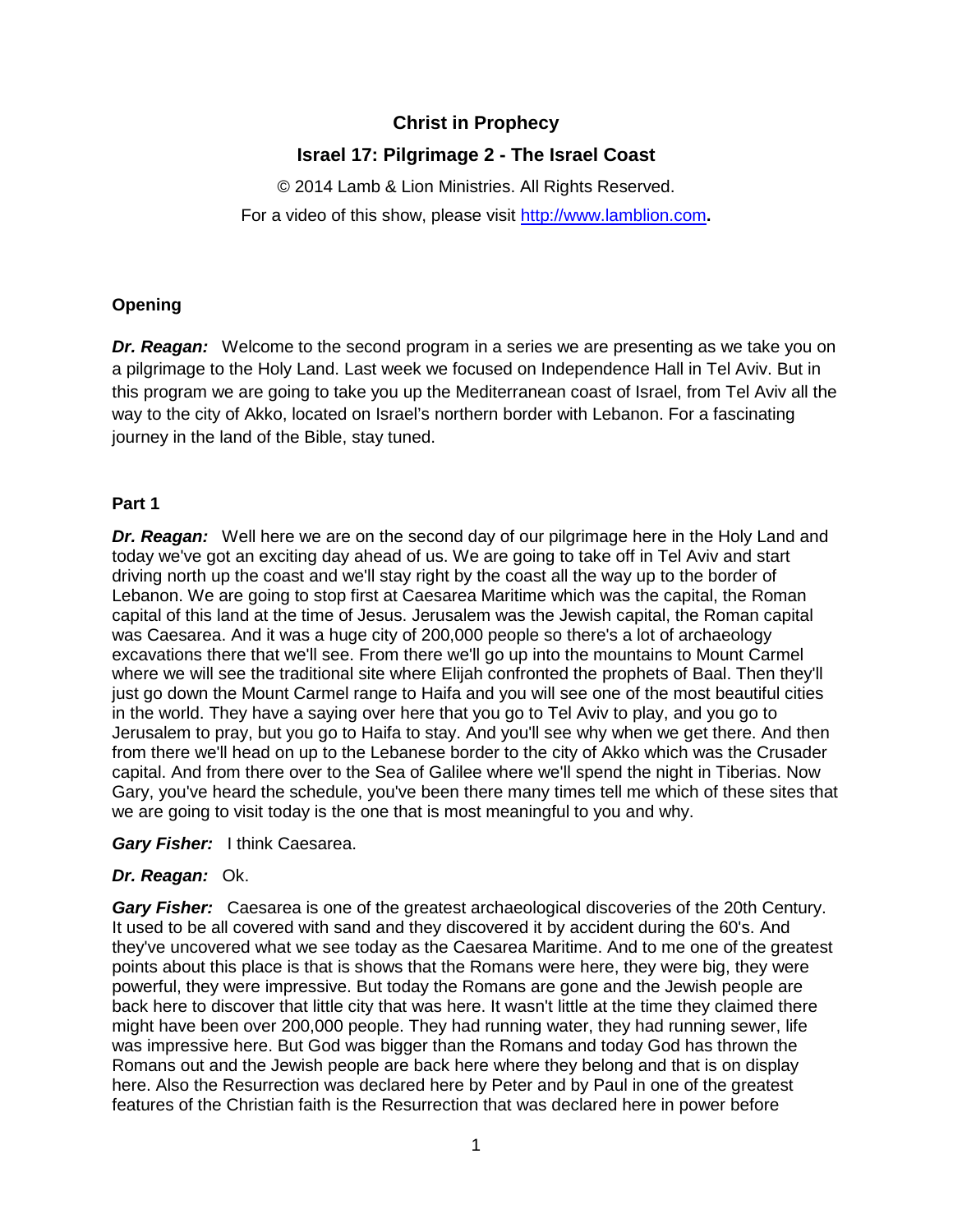dignitaries and so forth, and so on. So, this place is so special because it shows that God is bigger than the Romans. And Jesus was resurrected from the dead.

*Dr. Reagan:* Ok, thank you very much. Let's get on the bus and head there.

## **Part 2**

*Dr. Reagan:* Caesarea Maritime is located about 35 miles north of Tel Aviv on the Mediterranean coast. It was built by Herod the Great and became the Roman capital of Israel during the time of Jesus. It was 1½ square miles in size, it had a population of 125,000. This is the city where the Roman soldier, Cornelius lived who became the first Gentile convert to Christianity. The theater was excavated in the 1960's and has been partially rebuilt. It could seat 4,000 people. We paused there for some songs, a devotional service, and a testimony by one of our pilgrims.

God is an awesome God He reigns from heaven above with wisdom, power and love our God is an awesome God. Our God is an awesome God He reigns from Heaven above--T'was grace that taught my heart to fear and grace--

If we had time I would go through the book of Acts and show you every sermon in the book of Acts. And every sermon without exception the focal point of the sermon is the resurrection of Jesus Christ because as Paul later wrote, "If He was not resurrected we have no hope whatsoever." The Resurrection validated Him as the Son of God. The Resurrection is what it's all about. Mohammad was not resurrected. Abraham was not resurrected. We have a resurrected Savior and that is the focus of the Gospel preaching.

**Female Pilgrim:** When Dr. Reagan taught--did his devotional yesterday on Cornelius I approached him afterwards because two weeks ago I had done a devotional--had for a woman's group and it was on the tenth chapter of Acts, Cornelius. And basically what he was sharing was kind of like my story because I wanted to share that with him and he asked me if I would share it with you. I myself was saved when I was 11, I was filled with the Spirit and God saved me, but I wasn't discipled. I went right on trying--I was raised in a legalistic church, as was Dr. Reagan. And that's what they taught legalism. They taught me to read the Bible but I never understood anything about grace. It was all legalism. I had to work.

*Dr. Reagan:* When the theater was excavated, this stone was found that contained the name of Pontius Pilate. It is the only archeological evidence of Pilate that has ever been discovered. Next to the theater is a large hippodrome that was used for horse and chariot racing. Just north of the hippodrome is a Crusader fortress with a dry moat. The fortress was built at the site of Caesarea's ancient port which has been filled in today. In the First Century the water came up as far as where the cameraman is standing. It is from this port that the Apostle Paul sailed to Rome. This is the incredible aqueduct that carried fresh water to Caesarea from Mount Carmel about ten miles away.

### **Part 3**

*Dr. Reagan:* Out next stop was on top of Mount Carmel at a Carmelite Monastery that marks the traditional site where the prophet Elijah had his confrontation with the false prophets of Baal. This statue of Elijah marks the spot. Gary Fisher presented a devotional about that event.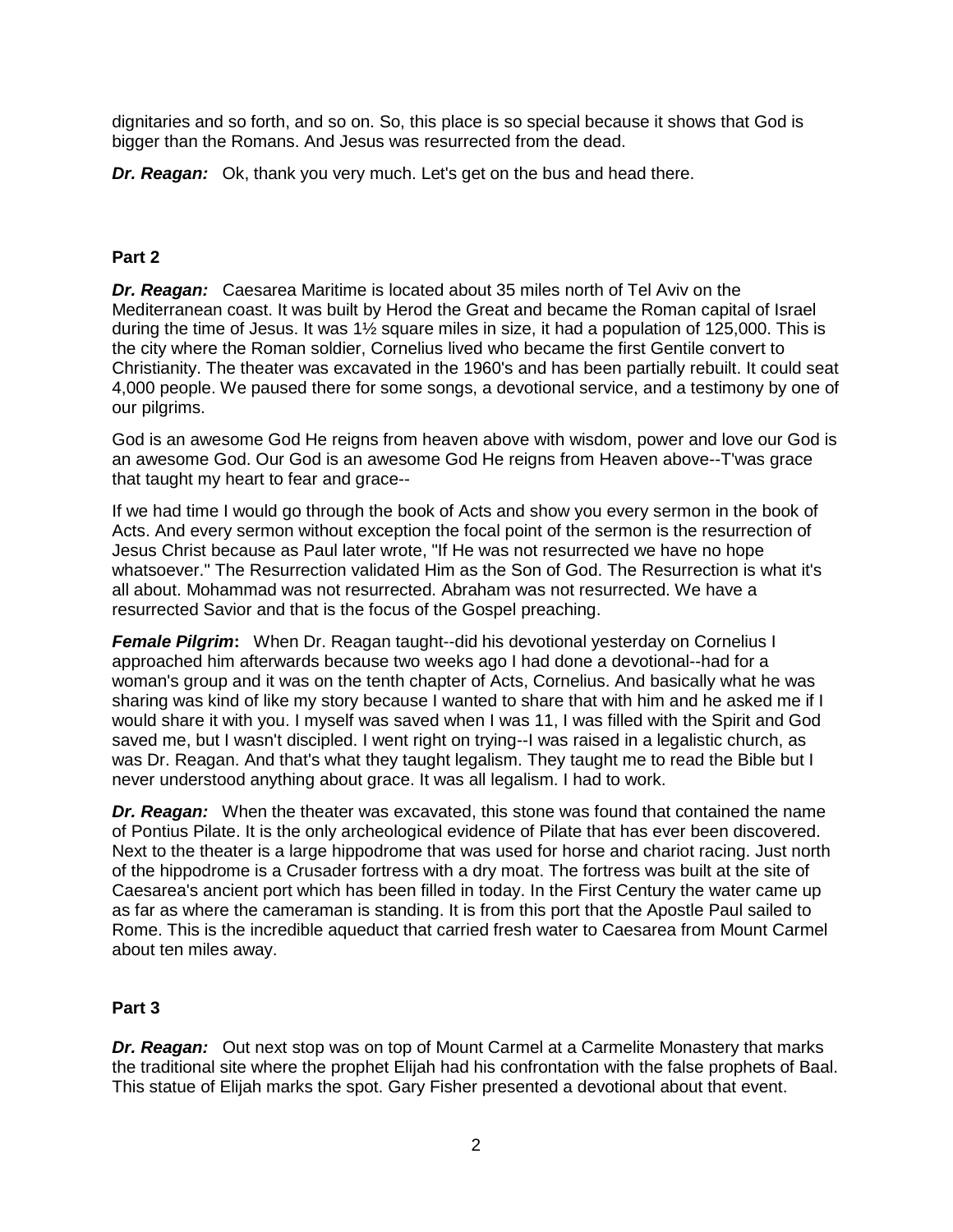*Gary Fisher:* Verse 19, "Therefore send and gather all Israel to me on Mount Carmel." That's where we are sitting right now, this place. This is not a tourist recreation this is where they were. You are in the spot. And the 450 prophets of Baal and the 400 prophets of Asherah, I had that backwards a minute ago, I apologize for that. "But who eat at Jezebel's table." So all these guys have the blessing of the first lady, here's the king and Elijah says, tell you what we're going to do Elijah--or Ahab let's call a conference. Let's have a spiritual conference on top of Mount Carmel and we will just see who's real and who's not. And Ahab thought that was a pretty good idea. So what we have is a picture of that conference being held up here. Verse 20, "So Ahab sent all the children of Israel, gathered the prophets together on Mount Carmel. And Elijah came to all the people and said something very, very important. I don't want you to miss this, I have it highlighted in my Bible in yellow and I have the words themselves underlined in red. And it is something that we ought to be asking ourselves as people of God in the United States of America today. He says, "How long would you falter between two opinions? If the Lord is God follow Him, but if Baal follow him."

*Dr. Reagan:* First of all one of my favorite preachers who has ever lived is Peter Marshall. Peter came here as a Scotsman at a very young age and he became the Billy Graham of the first half of the 20th Century. He was a very eloquent man. He was known as the poet preacher not because he did poetry but because his sermons were so eloquent. And he became the Chaplain of the US Senate and then died suddenly in his 40's of a heart attack in the late 1940's. There are only a few recordings of his sermons available and I have all of them. And one time I was driving down the highway and I was listening to one of these sermons, it was about Elijah and the prophets of Baal. And he every once in a while he'd stop in the sermon and he would say, "If the Lord--which is your God? If Yahweh is your God follow Him, if Baal follow him." He'd go on he'd preach a little bit and he would stop he'd say, "Alright I've got a question for you: If the Lord is you God follow Him, if Baal follow him." He got right to the end of the sermon and the last thing he said was so startling to me I nearly drove off the highway. He ended the sermon by saying, "I want to ask you one last time: If Yahweh is your God follow Him, if Baal is your God follow him and go to Hell." The other thing I wanted to share with you is we put that sermon in written form and we printed it in our magazine. And about a month after we printed it a lady called me from Corpus Christi, Texas and she said, "I read that article and it really blessed me." And said, "You know last week I taught the lesson of Elijah and the prophets of Baal to my first and second graders at church. And when I got through I said, 'Now I got a question for you: Why in the world did Elijah have them pour all that water on his sacrifice?'" And she said, "Immediately a little girl put her hand up and started waving it, said, 'Honey why was it?' She said, 'That was for the gravy.'" Well let's go see a breath taking scene.

Before leaving the Mount Carmel site, we went to the roof of the monastery to get a breathtaking view of the Valley of Armageddon where the last battle of the Tribulation will be fought. Our next stop was for lunch.

Well folks, Gary and I are here in a Druze village on top of Mount Carmel and we are eating a light lunch they call it here in Israel. And Gary why don't we tell people what we are eating. It's called a falafel sandwich. Now, we are going to tell them about that. You know folks a falafel sandwich to Israeli's is like a hamburger to Americans this is the national sandwich of Israel. And the way we do it here is we take a piece of pita bread like this.

#### *Gary Fisher:* Yes.

*Dr. Reagan:* And we slice it open and we take these little balls, they look like hushpuppies they are made out of chick peas, they feel like a hushpuppy, they taste like a hushpuppy.

*Gary Fisher:* Yeah.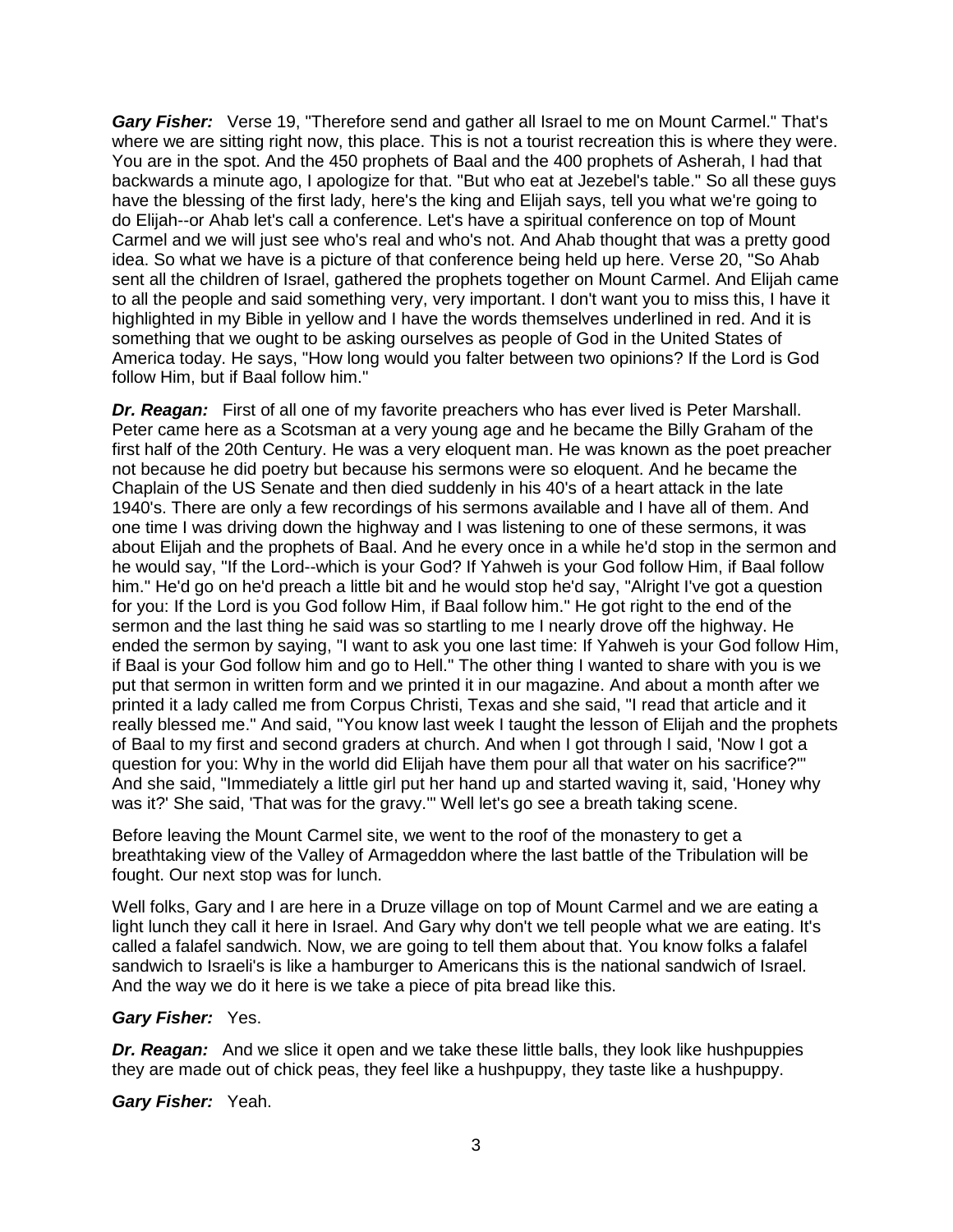*Dr. Reagan:* And you put them down in the bottom in then you take this thing and you just start cramming salad down in the top of it, as much salad as you want.

#### *Gary Fisher:* Stuff like this.

*Dr. Reagan:* In fact this is all that is left of Gary's falafel sandwich. So he needs another one. But I haven't started on mine yet and that is what it looks like to start with, and you just take a great big old bite. I love them. My wife hates them but I love them.

We made a quick stop in Haifa to view the city from the top of Mount Carmel a view that included the world headquarters of the Bahia faith. As you can see this is one of the most beautiful cities in all of Israel.

#### **Part 4**

*Dr. Reagan:* We next headed for our final destination of the day, the Crusader capital of Akko, located on the border with Lebanon. This is the location of a massive Crusader fortress. We visited one of the huge halls in the fortress and then we walked through one of the escape tunnels built by the Crusaders. At this site I always present a lesson about anti-Semitism.

What I have to share with you here is something that is not very pleasant but I think that it should be shared because most Christians are not aware of it at all. And the reason I am sharing it with you here is because this is a Crusader castle, Crusader fortress and that directly relates to what I'm going to talk about. I am going to talk with you for a few minutes here about anti-Semitism. Satan hates the Jews, he hates them with a passion. He hates the Jews because it was through the Jews that God gave the Bible. It is through the Jews that God gave the Messiah. The Jews are the chosen people of God and still are to this day in the sense that they are witnesses of God. And God has made a promise that in the end times He is going to bring a great remnant of the Jews to salvation. And Satan knows that promise, He hates it. He is determined to kill every Jew on planet earth so that not one could ever respond to the Messiah. That's what the Holocaust was all about. And there is a greater holocaust coming. The Hebrew Scriptures themselves say in the book of Zechariah that during the Great Tribulation two-thirds of all the Jews will die as the Antichrist once again tries to kill all of them. Now what most Christians are not aware of is that although there has been anti-Semitism throughout history. There's been Arab anti-Semitism. Atheists have hated Jews. I think anti-Semitism is supernatural; Satan puts it in people's hearts. I remember a few years back of the top ten bestselling books in Japan five of them were virulently anti-Semitic blaming all the problems of Japan on Jews. And they don't have enough Jews in Japan to count on one hand, but that's the nature of anti-Semitism.

But what most Christians are not aware of is the greatest source of anti-Semitism has always come from Christianity. In the year 100 only 70 years after the Church was established there were Church leaders who were speaking out vehemently against the Jews and forming the anti-Semitism that came to represent Christianity. For example Justin Martyr claimed that God's covenant with Israel was no longer valid and that Gentiles had replaced the Jews, and folks this was in 100 AD. I'm quoting here from--I've done a lot of research on this, this is an article that I wrote about this. Irenaeus in 130 declared Jews were disinherited from the grace of God. Tertullian in 155 blamed the Jews for the death of Jesus and argued they had been rejected by God. The greatest orator of the Church in the early years was a man by the name of John Chrysostom, John the Golden Voice, and this man was made a saint by the Roman Catholic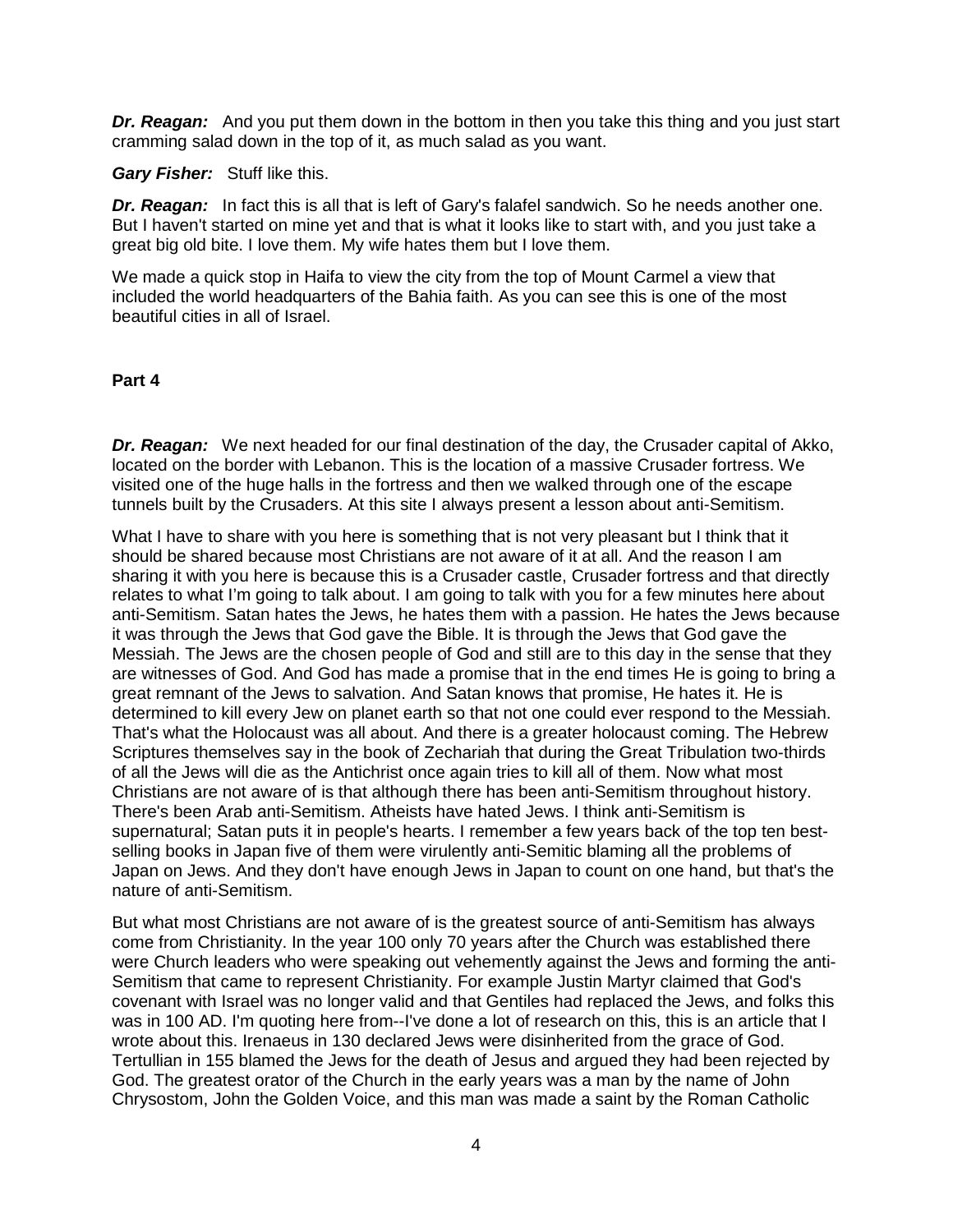Church to this day is a Saint. And in 400 AD he preached a series of sermons against the Jews, a whole series in which he stated, now I'm quoting him, "The synagogue is not only a brothel and a theater it is also a den of robbers and a lodging place for wild beasts. Jews are murderers possessed by the Devil. Their debauchery and drunkenness gives the manners of a pig." He denied that Jews could ever receive forgiveness. He claimed it was a Christian duty to hate and persecute Jews. He claimed that Jews worshipped Satan. And this man was canonized as a saint. Most Christians are not aware of this. St. Augustine who was the greatest theologian of the Roman Catholic Church was vehemently anti-Semitic.

And in the Middle Ages this anti-Semitism was continually fueled in many different ways. For example first of all by the Crusades themselves. The Crusaders when they left Europe and marched across to the Holy Land decided that in the process they might as well kill every Jew they can so when they get there they'll be good at killing and they can kill all the Mohammadines as they put it. And so they slaughtered Jews all across Europe as they came over here. And one of the things they would do is that they would herd all the Jews into a synagogue, block all the doors, surround them with the Crusader army and set the synagogue on fire and burn them alive while standing there in a circle around the synagogue singing, "Fairest Lord Jesus," which was their greatest hymn that they sang as they crucified and martyred these people. The only thing that you can say on behalf of the Crusaders is that the average Crusader could not read or write. Remember this is the Middle Ages the only people could read and write were priests and scholars. So the average Crusader could not read or write. The only thing that he knew about the Bible was what the Church had told them and the Church had basically told them the story of Jesus and told them it was his obligation and duty to hate Jewish people. So I would say that in their defense but nonetheless the blood on their hands was unbelievable. Not only that but during the Middle Ages the anti-Semitism was propagated by the passion plays, that's what the passion plays were all about. All throughout Europe they put on passion plays every year at Easter time and the Jews would come out on the stage with big hook noses around their head. And when they would come on the stage the people would boo, and hiss, and throw things at them and all the passion plays the whole design of the passion play was not to glorify Jesus Christ it was to hate Jews, that's what it was all about.

Also there were myths that were circulate by the Church during the Middle Ages that were horrible in nature. One of the greatest myths was called the blood libel, it came out every year at Passover the Church would say to the people, "Do you know that the Jews are going to kidnap Christians? And they are going to cut their throats to get blood, and they are going to use that blood in the Passover feast." This was called the blood libel. And people believed them. Not only that but they argued that Jews would sneak into the Catholic Churches and steal the wafers, and they would take a knife and stab the wafers. And the wafers of course were supposed to be the living body of Christ so they were killing Christ again, and again and again. And people believed this nonsense. The Black Plague was also used against the Jews. It's interesting that during the Black Plague when you had millions and millions of Europeans dying hardly any Jews died. And the reason the Jews did not die is because the followed the sanitary regulations that had been laid down in the Law of Moses. But the people looking at this not knowing that, not understanding it said we're dying Jews are not therefore Jews must be poisoning our wells. Jews must be the cause of all of this. And during the Black Plague Jews were terribly persecuted because Christians said, "They're the cause of the Black Plague."

So you had all of this going on during the Middle Ages until finally, thank God, the Reformation came and Martin Luther had had enough of the Church selling salvation so he nailed his Thesis on the door and said, enough is enough, is enough we've got to get back to the Word of God. The press came at that time, the printing press. The Bible was translated into the languages of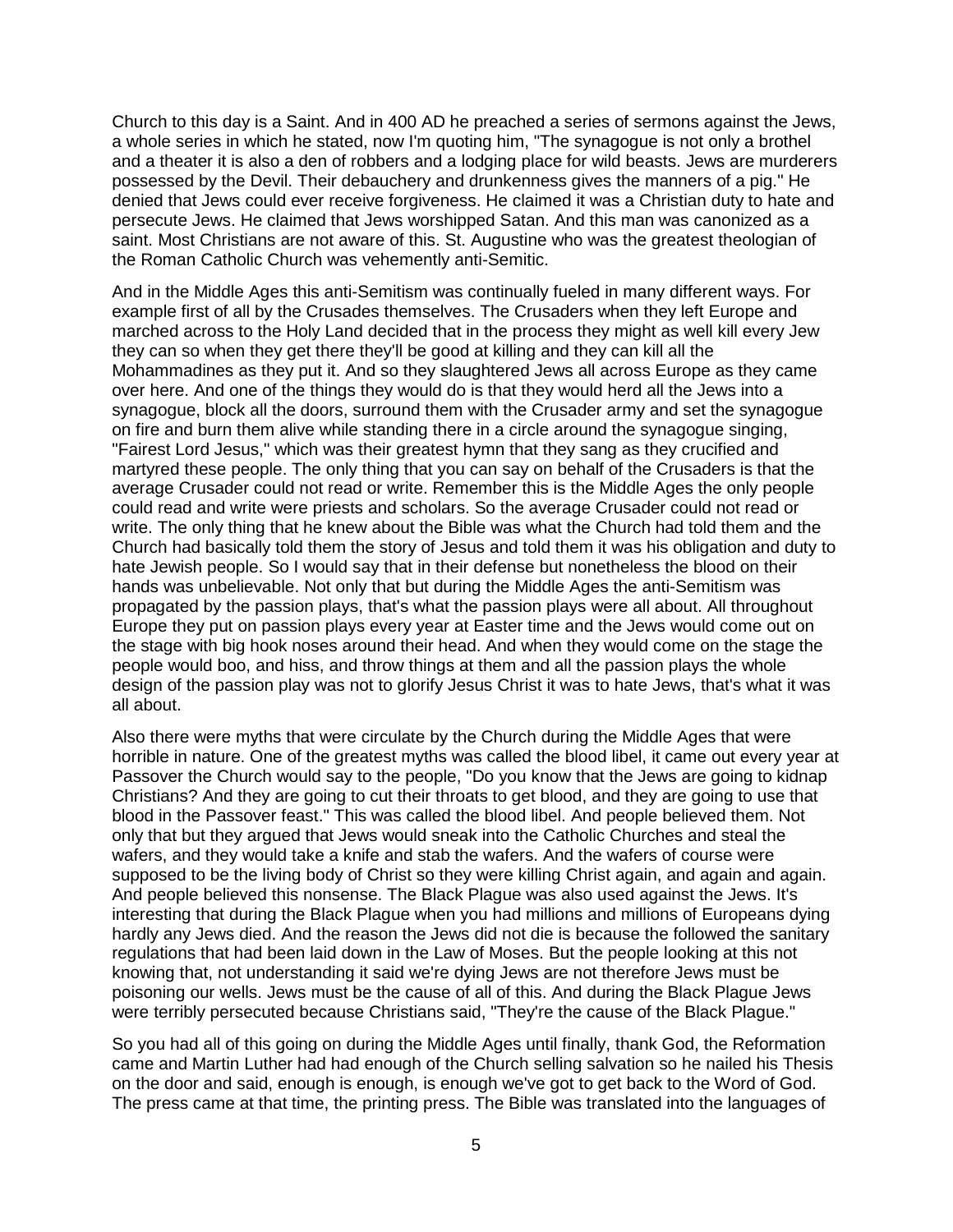the people. People began to get the Bible. People began to read the Bible. And people began to rise up and revolt against what they had been taught. Martin Luther is a great hero of the Christian faith and rightfully so because he had the courage to stand up against the greatest institution of the Middle Ages. And that took a lot of courage because at that time if you stood against the Church you were burned alive at the stake, and he knew that could happen to him. So he was a great hero of the Church. But unfortunately he also turned out to be the greatest anti-Semite in the history of Christianity and most people are not aware of that. Right before he died he published a pamphlet, and you can find it on the Internet it is all over the Internet, just type in "Martin Luther Jews" and it'll come up immediately. He wrote this pamphlet right before he died and you will be shocked at what he said in the pamphlet. He said, "The Jews are a miserable and accursed people. They are stupid fools. They are miserable, blind, and senseless. They are thieves and robbers. They are the great vermin of humanity. They are lazy rogues. They are blind and they are venomous." And having dehumanized them he then proceeded to tell what people should do with the Jews. Here is what he said, "Their synagogues and schools should be burned. Their houses should be destroyed. Their Talmudic writings should be confiscated. Their Rabbis should be forbidden to teach. Their money should be taken from them. And they should all be compelled into forced labor." Does that sound familiar? That was the blueprint of the Holocaust.

Needless to say the Nazi's gleefully quoted Luther as they rose to power. In his book, "Mein Kampf," Hitler wrote in 1925 he wrote, "Martin Luther is the great warrior, a true statesman and a great reformer." Do you understand that Hitler professed to be a Christian? All the Nazi's professed to be Christians. In 1924 at a Christian gathering in Berlin Hitler spook to thousands and received a standing ovation when he made the following proclamation. "I believe that today I am acting in accordance with the will of Almighty God as I announce the most important work that Christians can undertake and that is to be against the Jews and to get rid of them all once and for all." Later on Hitler proceeded to talk about the influence of Luther on his life, he said, "Martin Luther has been the greatest encouragement of my life. Luther was a great man he was a giant with one blow he heralded the coming of the dawn of the new age. He saw clearly that Jews needed to be destroyed and we are only beginning to see that we need to carry on this work." Did you know that the Nuremberg war crime trials that the Nazi leaders presented two defenses. Number one we were only following orders. And number two we were only doing what Martin Luther told us to do. That was their defense at the Nuremberg War Crime Trials. You must understand that in the Jewish mind the Holocaust was a Christian event. It was a Christian event by people who professed to be Christians. And therefore when you try to witness the Lord Jesus Christ to a Jewish person they consider it very offensive because you have the blood of their ancestors on your hands. And if a Jew accepts Jesus as Lord and Savior then he is considered to be a traitor to the Jewish people. For the Orthodox Jew they hold a funeral and pronounce him dead. But you have to understand where you are coming from when you're trying to talk to Jewish people and their understanding. And you know their understanding is correct because these people claimed to be Christians. They weren't real Christians but they claimed to be Christians. And they did what they did in the name of Jesus.

So, I think what we need to keep in mind is that this is still going on today, in the Church today it's called Replacement Theology. Did you know that the majority of Christendom today, the majority of all Churches including the Roman Catholic Church and the majority of all Protestant Churches teach Replacement Theology? They teach that God washed His hands of the Jewish people in the First Century because they killed the Lord Jesus Christ, and that He has absolutely no purpose left for them whatsoever that the Church has replaced Israel, and there is no purpose left for Israel. And that the regathering of the Jews and the re-establishment of the State of Israel it's all just an accident of history that has no biblical meaning whatsoever.